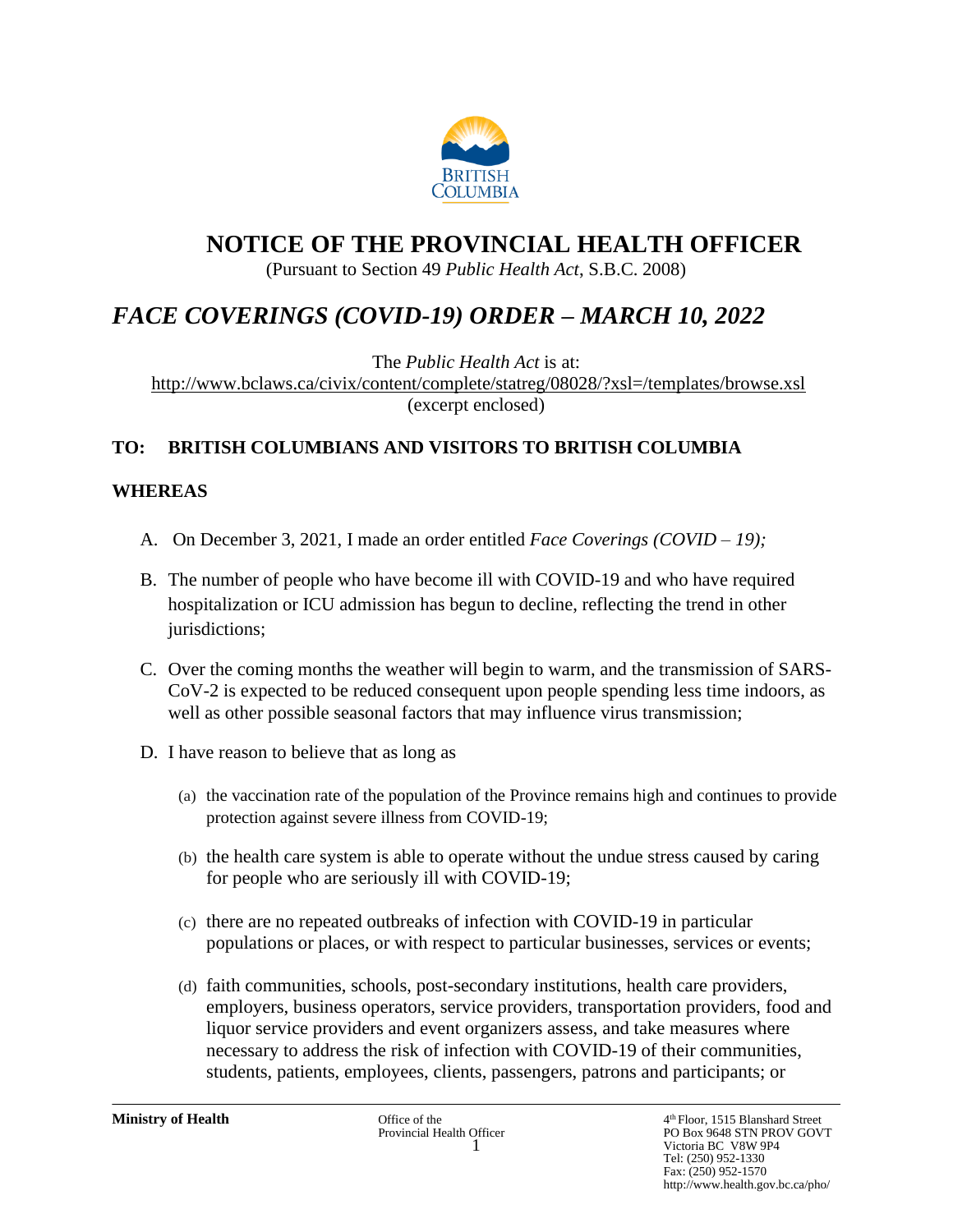(e) there is no other reason for me to reasonably believe that it is necessary to order that face coverings must be worn in order to protect the public health;

it is not necessary for there to be a province wide order requiring the wearing of face coverings.

## **THEREFORE, take notice that**

- (a) the *Face Coverings (COVID-19) Order* is repealed effective 12:01 A.M. on Friday, March 11, 2022, except as it applies to school students, school staff members and visitors to school spaces, and
- (b) the *Face Coverings (COVID-19) Order* is repealed with respect to school students, school staff members and visitors to school spaces in both public and independent schools effective the end of the final school day before the school's spring break is scheduled to begin. For public schools, information about spring break dates by school district may be found at [https://www2.gov.bc.ca/gov/content/education-training/k-](https://www2.gov.bc.ca/gov/content/education-training/k-12/covid-19-safe-schools)[12/covid-19-safe-schools](https://www2.gov.bc.ca/gov/content/education-training/k-12/covid-19-safe-schools)

Recognizing that the risk differs in different regions of the province, and that medical health officers are in the best position to assess local circumstances and to determine whether steps need to be taken to reduce the risk of the transmission of COVID-19, this Notice does not affect the authority of a medical health officer to make an order requiring the wearing of face coverings in the whole or part of the geographic area of the Province for which the medical health officer is designated.

DATED THIS: 10<sup>th</sup> day of March 2022

 $_{SIGNED:}$   $\mathcal{L}_{\mathcal{A}}$   $\mathcal{L}_{\mathcal{A}}$ 

Bonnie Henry MD, MPH, FRCPC Provincial Health Officer

DELIVERY BY: Posting to the BC Government the BC Centre for Disease Control websites.

Enclosure: Excerpt of the *Public Health*